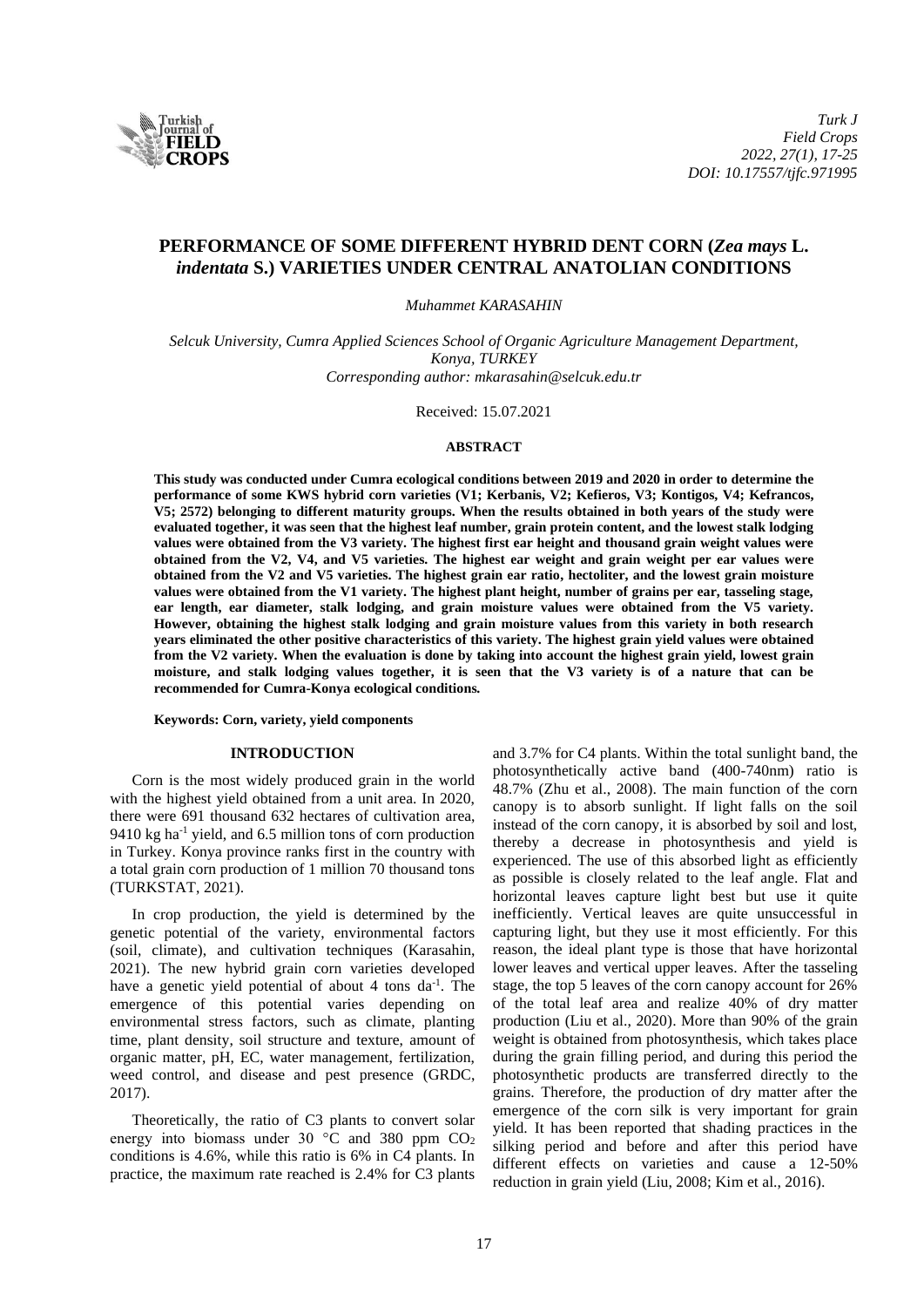Corn varieties mature at different times depending on their total temperature requirements. For this reason, by taking into account the dates of the last frost of spring and the first frost of autumn in the region where planting will be done, knowing the average total temperature values for many years during this vegetation period is one of the main elements that should be considered in the selection of varieties (Karasahin, 2021). Although late varieties are high in yield potential due to the length of maturation time, they even may not form ears if the total temperature requirements cannot be met. The ear kernels they form may not arrive at harvest maturity. Harvest becomes difficult due to high grain moisture, and because there will be problems with storing corn grains at high humidity, an obligation to sell the product at fairly low prices occurs due to high drying costs. Even, due to frost damage, low yield problems can be experienced. For these reasons, in the selection of varieties for growing the same varieties in different regions, the differences in maturation times must necessarily be taken into account.

Although the number of ears per unit area increases as the plant density increases, a decrease in ear weight occurs. For this reason, to be able to obtain high-yield varieties at high plant densities, the length of grain-filling time is important. The fact that grain-filling periods of varieties with a long maturation time are longer leads to high yield potential. As the maturation period increases, corn will receive more solar radiation and store more energy, and as a result of this, grain yield will increase (Sangoi, 2000). In addition, many studies conducted in our country and around the world have revealed that corn varieties with a long maturation period have higher yields (Tollenaar and Wu, 1999; Sangoi, 2000; Kocer, 2004). While the number of corn varieties registered in Turkey is approximately 307, this number increases to 938 along with registered corn lines. In addition, the number of production-permitted varieties that are at the stage of registration is 57 (TTSMM, 2021).

Today, on the one hand, new hybrid-corn varieties are being improved and released to the market, on the other hand, new varieties that have not been farmed before in our region are being brought and seeds are being sold to our farmers. Determining the suitability of registered varieties to their own ecology is of great importance. Problems of high grain moisture and low yield in harvest depending on the maturation period take place at the top of the most important problems in grain corn production in Konya region, where continental climate prevails. These problems will be solved by planting corn varieties with appropriate vegetation time at an appropriate density and applying cultural methods such as optimal irrigation and fertilization on site and on time (Karasahin and Sade, 2012).

In this study, it was aimed to determine the performance of some KWS hybrid corn (*Zea mays* L. *indentata* S.) varieties belonging to different maturity groups under the environmental conditions of Cumra.

# **MATERIALS AND METHODS**

The research was carried out in the experimental fields of S.U. Cumra School of Applied Sciences between 2019 and 2020 under the ecological conditions of Cumra District of Konya province. Hybrid corn varieties (*Zea mays* L. *indentata* S.) belonging to V1 (Kerbanis; FAO 550), V2 (Kefieros; FAO 580), V3 (Kontigos; FAO 600), V4 (Kefrancos; FAO 650), V5 (2572; FAO 700) maturity groups were used as material.

Çumra-Konya district, where the research was conducted, has a typical Central Anatolian climate with cold and limited rainfall winters and hot and dry summers. Some meteorological data recorded in 2019 and in 2020 in Cumra-Konya district where the research was carried out and their average values for many years are given in Table 1. In order to determine the physical and chemical properties of the soil in which the study was conducted, samples were taken from depths of 0-30 cm and 30-60 cm and analyzed. Results of the analysis showed that they were in the clay structure class and poor in organic matter (Table 2).

| <b>Months</b> | <b>Precipitation</b> (mm) |      |           | Mean Temperature $(^{\circ}C)$ |      |                          |      | <b>Mean Relative Humidity (%)</b> |                          |  |
|---------------|---------------------------|------|-----------|--------------------------------|------|--------------------------|------|-----------------------------------|--------------------------|--|
|               | 2019                      | 2020 | 1972-2019 | 2019                           | 2020 | 1972-2019                | 2019 | 2020                              | 1972-2019                |  |
| May           | 2.0                       | 13.8 | 37.3      | 18.4                           | 17.0 | 15.7                     | 44.7 | 49.0                              | 57.5                     |  |
| June          | 36.2                      | 6.8  | 20.3      | 21.5                           | 20.7 | 19.8                     | 54.5 | 47.4                              | 53.5                     |  |
| July          | 6.4                       | 10.0 | 6.8       | 22.3                           | 24.6 | 22.9                     | 47.7 | 43.3                              | 48.2                     |  |
| August        | 4.6                       | 0.0  | 4.5       | 22.7                           | 23.1 | 22.4                     | 48.9 | 39.2                              | 49.1                     |  |
| September     | 6.4                       | 12.2 | 10.2      | 19.1                           | 22.0 | 18.3                     | 47.8 | 48.0                              | 52.1                     |  |
| October       | 9.2                       | 6.2  | 31.1      | 15.5                           | 17.1 | 12.6                     | 56.4 | 49.2                              | 62.8                     |  |
| November      | 43.0                      | 10.0 | 35.8      | 8.8                            | 6.0  | 6.2                      | 71.6 | 69.8                              | 71.2                     |  |
| Mean          | $\overline{\phantom{a}}$  | -    |           | 18.3                           | 18.6 | 16.8                     | 53.1 | 49.4                              | 56.3                     |  |
| Total         | 107.8                     | 59.0 | 146       | -                              |      | $\overline{\phantom{0}}$ |      |                                   | $\overline{\phantom{a}}$ |  |

**Table 1.** Some meteorological data of Cumra-Konya district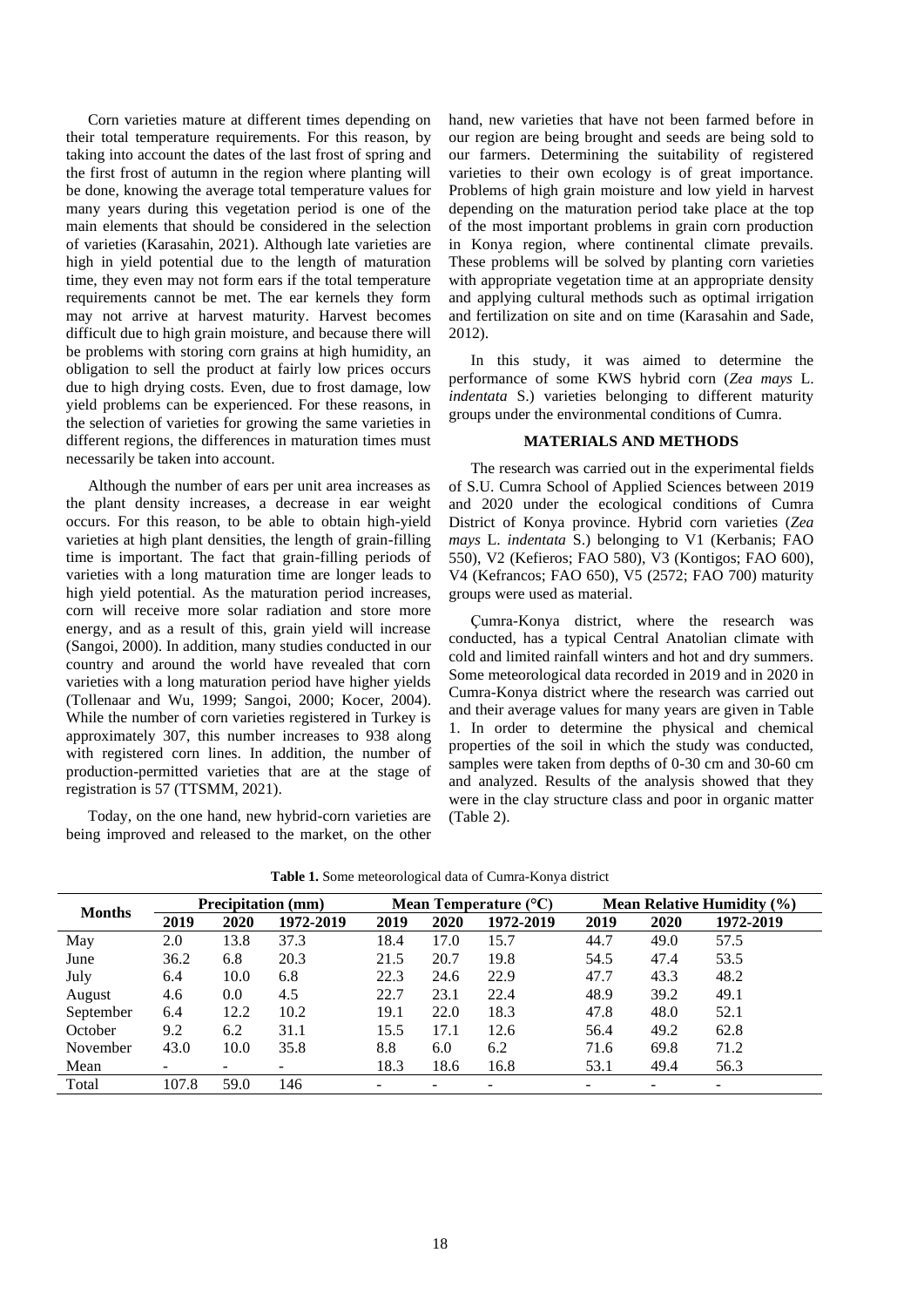| <b>Properties</b>                  | Depth<br>$(0-30cm)$ | Depth<br>$(0-60 \text{ cm})$ | <b>Properties</b>      | Depth<br>$(0-30$ cm)<br>(ppm) | Depth<br>$(0-60 \text{ cm})$<br>(ppm) |
|------------------------------------|---------------------|------------------------------|------------------------|-------------------------------|---------------------------------------|
| Organic matter $(\%)$              | 1.24                | 0.62                         | Total $N$ $(\%)$       | 0.11                          | 0.07                                  |
| pH                                 | 7.58                | 8.14                         | P                      | 49.6                          | 6                                     |
| $EC$ (mS cm <sup>-1</sup> )        | 0.55                | 0.45                         | K                      | 416                           | 160                                   |
| Lime $(CaCO3)$ $(\%)$              | 19.8                | 19.0                         | Ca                     | 6023                          | 5960                                  |
| Sand $(\%)$                        | 14.9                | 12.3                         | Mg                     | 1193                          | 1631                                  |
| Silt $(\%)$                        | 26.0                | 26.7                         | Fe                     | 4.22                          | 3.38                                  |
| Clay $(\%)$                        | 59.1                | 60.1                         | Zn                     | 0.50                          | 0.18                                  |
| Texture class                      | Clay                | Clay                         | B                      | 0.64                          | 0.31                                  |
| Bulk density $(g \text{ cm}^{-3})$ | 1.28                | 1.46                         | Mn                     | 2.81                          | 3.29                                  |
| Field capacity (% $v v^{-1}$ )     | 34.43               | 35.98                        | Cu                     | 1.69                          | 1.63                                  |
| Wilting point $(\% v v^{-1})$      | 17.42               | 17.55                        | Na (meq $l^{-1}$ )     | 1.28                          | 1.59                                  |
| Infiltration rate (mm $h^{-1}$ )   | 4.4                 | 5.0                          | $SO_4$ (meq $1^{-1}$ ) | 0.11                          | 0.51                                  |

**Table 2.** Physical and chemical soil properties of the research field

The water used in the research as irrigation water was T2 (medium salt) A1 (low sodium) irrigation water (Table 3). The dynamic fertigation approach was used in fertilization. In this approach, plant nutrient uptake is associated with water intake. Plant nutrients are applied at a certain concentration of the applied irrigation water (Voogt et al., 2000). Based on this approach, TDR was used in the preparation of a soil-based irrigation program, and after determining the need for irrigation water, the amount of pure N amount required to reach the target product (20 tons ha<sup>-1</sup>) was calculated by taking into account soil analysis. The determined amount (300 kg ha-<sup>1</sup>) was proportionated to the total amount of water consumption of corn  $(7500 \text{ mm/ha}^{-1})$  according to the average for many years, then the obtained result was multiplied by the amount of water to be applied per hour,

and the amount of fertilizer to be given per hour was found. The amount of fertilizer to be required during the irrigation period was injected into the drip irrigation system through the venturi type dosing pump in the form of a solution to be prepared in a 1-ton water tank. A portion of nitrogen and all phosphorus and potassium were given with the base fertilizer. 500 kg ha<sup>-1</sup> composite 13.24.12.10.1.1 (13% N, 24% P<sub>2</sub>O<sub>5</sub>, 12% K<sub>2</sub>O, 10% SO<sub>3</sub>, 1% Zn, and 1% Fe) fertilizer was used as the base fertilizer. The remaining amount of nitrogen (265 kg) was applied in each irrigation in the form of urea as described above (46% N). Above-ground drip irrigation method was used for irrigation of research plots. In this process, drip irrigation pipes of Akona Company, which have 22 mm diameter drippers with a 1.6 lt  $h^{-1}$  flow rate (dripping one at each 30 cm) were used.

**Table 3.** Irrigation water analysis report

| <b>Parameters</b>                     | <b>Results</b> | <b>Parameters</b> | <b>Results (ppm)</b> |
|---------------------------------------|----------------|-------------------|----------------------|
| pH                                    | 7.3            | Calcium           | 68                   |
| $EC$ (mS cm <sup>-1</sup> )           | 0.58           | Magnesium         | 17.99                |
| Total hardness $(Ca + Mg)(\degree F)$ | 24.46          | Bicarbonate       | 275.15               |
| <b>SAR</b>                            | 0.35           | Chloride          | 25.17                |
| Salinity and Alkalinity Class         | $T2-A1$        | Sulfate           | 28.80                |
| Sodium (ppm)                          | 12.65          | Boron             | 0.14                 |
| Potassium (ppm)                       | 2.73           | Iron              | 0.18                 |

The research was carried out as three replications based on the "randomized complete block design". In the experiment, the plots were arranged as  $5 \times 2.8$  m = 14.0 m<sup>2</sup> and in such a way that there are 4 rows in each plot. All plots were arranged in such a way that between rows and above rows were  $70 \times 15$  cm (95238 plant ha<sup>-1</sup>). The previous crop was dry bean. Planting was carried out with a pneumatic sowing machine on 25 May 2019 in the first year, and on 10 May 2020 in the second year. After the plants came out and the rows were clear, above-ground drip irrigation pipes were placed on the plots in such a way that they were in the middle of both rows.

In the research, full irrigation management was used. TDR (time domain reflectometry) device was used to measure soil moisture in the preparation of the irrigation

program. For the first periods, by taking the average TDR readings for soil depth of 0 - 15 and 15 - 30 cm, irrigation was started when 40% of the soil useful moisture was used (TDR value 40), and the amount of water enough for bringing it to the field-capacity with a soil depth of 30 cm was applied by calculating. After the stem elongation period, irrigation was started by taking the averages of TDR readings for soil depth of  $0 - 15$ ,  $15 - 30$ ,  $30 - 45$ and 45 - 60 cm, and the amount of water enough for bringing it to the field-capacity with a soil depth of 60 cm was applied by calculating. The accuracy of the irrigation amount was checked by TDR measurements made 24 h after irrigation.

After physiological maturation, a row of edges was discarded from the edges of the plots as an edge effect.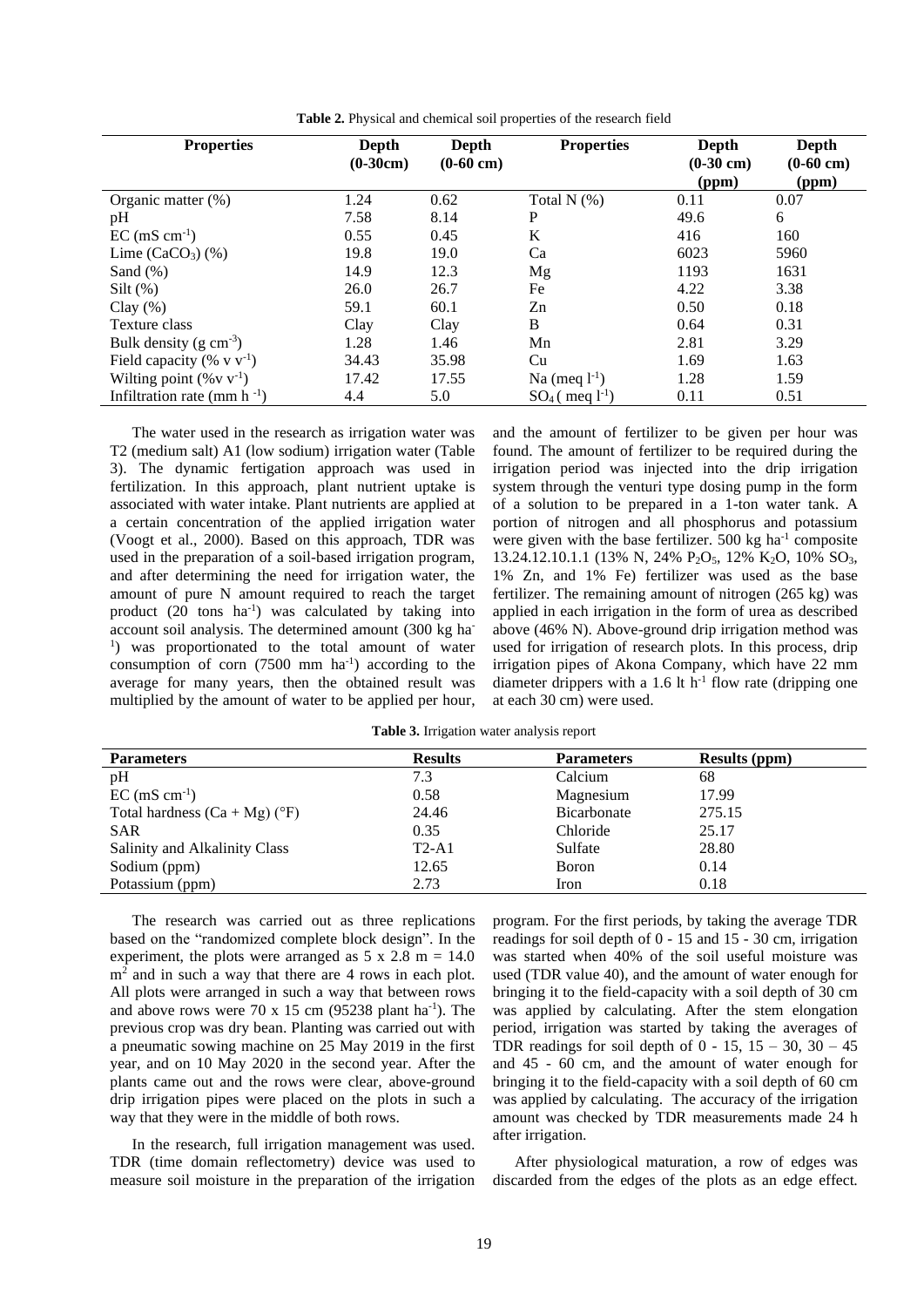The harvest was carried out on the remaining  $7 \text{ m}^2$  area by manually collecting the cobs from the plants. Plant-based measurements were made on five plants randomly selected from each plot. Characteristics and methods studied in the research are as follows: stem diameter (mm), number of leaves, first ear height (cm), plant height (cm), number of grains per ear (piece ear-1 ), tasseling stage (days), ear length (cm), ear diameter (mm), ear weight (g), grain weight per ear (g), grain ear ratio (%), stalk lodging (number), hectoliter weight  $(kg \ hl^{-1})$ , thousand grain weight (g), harvest grain moisture  $(\% )$ , and grain yield per unit area  $(kg \text{ ha}^{-1})$  (TTSMM, 2018). Analysis of raw protein content in grain (%) was done in an external laboratory according to AACC (2000). The obtained data was subjected to analysis of variance and the F test was performed (Steel and Torrie, 1980). The average values of the operations whose differences were detected were grouped according to the "HSD" importance test (JMP, 2007).

# **RESULTS AND DISCUSSION**

## *Stem diameter, leaf number and first ear height*

When the means of the two years were examined, it was observed that the highest stem diameter values (21.8 mm) were obtained from the V4 variety, while the lowest values were obtained from the V1 and V5 varieties (20.1 and 20.3 mm, respectively, P<0.01) and they took place in the same statistical group (b) (Table 4). Effects of the "year x variety interactions" were significant on stem diameter; the highest values were obtained from the first year x V4, second year x V4, and second year x V5 interactions (21.7, 21.9, and 20.0 mm respectively, P<0.01) and they took place in the same statistical group (a) (Table 4). It has been noted that varieties with a high stem diameter are more resistant to stalk lodging (Hondroyianni et al., 2000; Ma et al., 2014; Robertson et al., 2016).

| Table 4. Means of stem diameter, leaf number and first ear height of varieties measured in the field trial run in 2019 and 2020 |  |
|---------------------------------------------------------------------------------------------------------------------------------|--|
|---------------------------------------------------------------------------------------------------------------------------------|--|

| <b>Varieties</b> |                    | <b>Stem Diameter (mm)</b> ** |                   |                    | <b>Leaf Number**</b> |                    |           | First Ear Height (cm) <sup>**</sup> |                    |  |
|------------------|--------------------|------------------------------|-------------------|--------------------|----------------------|--------------------|-----------|-------------------------------------|--------------------|--|
|                  | 2019               | 2020                         | Mean              | 2019               | 2020                 | Mean               | 2019      | 2020                                | Mean               |  |
| V1               | 19.2 <sub>bc</sub> | 21.0ab                       | 20.1b             | 17.1a              | 16.4 bc              | $16.8$ ab          | 96.5 d    | 119.0 a-d                           | 107.7 <sub>b</sub> |  |
| V <sub>2</sub>   | $21.2$ ab          | 19.5abc                      | $20.4$ ab         | 16.3c              | 16.6 abc             | 16.4 <sub>bc</sub> | 135.4 ab  | $124.4$ abc                         | 129.9a             |  |
| V3               | $20.8$ abc         | 18.6c                        | 19.7 <sub>b</sub> | $17.0$ ab          | $16.9$ abc           | 16.9a              | 124.5 abc | 117.3 bcd                           | $120.9$ ab         |  |
| V <sub>4</sub>   | 21.7a              | 21.9a                        | 21.8a             | 16.4 <sub>bc</sub> | 16.3c                | 16.3c              | 139.5 ab  | 124.6 abc                           | 132.1a             |  |
| $V_5$            | $20.7$ abc         | 20.0a                        | 20.3 <sub>b</sub> | 16.6 abc           | $16.5$ abc           | $16.6$ abc         | 140.8 a   | 110.2 cd                            | 125.5a             |  |
| Mean             | 20.7               | 20.2                         |                   | 16.7               | 16.5                 |                    | 127.3a    | 119.1 <sub>b</sub>                  |                    |  |
| CV(%)            |                    | 9.8                          |                   |                    | 3.5                  |                    |           | 15.9                                |                    |  |
| V                |                    | $***$                        |                   |                    | **                   |                    |           | $**$                                |                    |  |
| Y                |                    | Ns                           |                   |                    | <b>Ns</b>            |                    |           | *                                   |                    |  |
| $V^*Y$ Int.      |                    | $***$                        |                   |                    | $***$                |                    |           | $**$                                |                    |  |

CV; Coefficient of variation, \*; P <0.05, \*\*; P <0.01, Ns; Not significant, V; Varieties, Y; Year

 $*$  Different letters indicate significant differences based on the LSD test at the p<0.05 level.

Regarding the mean of the two years, it was determined that the highest leaf number values (16.9) were obtained from the V3 variety  $(P<0.01)$ . The year x variety interactions had significant effects on leaf number, and the highest values (17.1) were obtained from the first year x V1 interaction. On the other hand, the lowest values (16.3) were obtained from the second year x V4 interaction (P<0.01), (Table 4). There is a positive relationship between the number of leaves and the plant height. In general, the number of leaves decreases in short varieties, and this is largely affected by genetic factors (Hallauer and Miranda, 1987; Ozata et al., 2013).

In terms of the first ear height values, as the mean of the varieties, the difference between the years was statistically significant  $(P<0.05)$ . The values of the first research year were obtained greater than the second year (127.3 and 119.1 cm, respectively). The highest first ear height values were obtained from the V2, V4, and V5 varieties in terms of the two-year mean data (129.9, 132.1, and 125.5 cm, respectively, P<0.01) and they took place in the same statistical group (a) (Table 4). Effects of year x variety interactions were significant on the first ear height values and the highest values (140.8 cm) were obtained from the first year x V5 interaction  $(P<0.01)$ (Table 4). Previous research has shown that the first ear height is a morphological character formed under the influence of ecological factors and the characteristic of the variety (Karasahin, 2008; Amanolahi-Baharvand et al., 2014). It has been reported that as the maturity group moves from early to late, the first ear height gradually increases in relation to this (Karasahin and Sade, 2012). Whereas the first ear height values of tall genotypes were found to be high, the first ear height values of short genotypes were found to be lower (Hallauer and Miranda, 1987).

## *Plant height, number of grains per ear, and tasseling stage*

In terms of two-year data, the highest plant height values (321.5 cm) were obtained from the V5 variety (P<0.01). Year x variety interactions had significant effects on plant height values, and the highest values (334.6 cm) were obtained from the first year x V5 interaction  $(P<0.01)$ . On the other hand, the lowest values (284.0 cm) were obtained from the second year x V3 interaction (Table 5). Although plant height in corn is largely under the influence of genetic factors, it is known to be widely affected by cultivation techniques and environmental conditions (Hallauer and Miranda, 1987; Koca, 2009). There is a positive relationship between plant height and first ear height, and the first ear heights of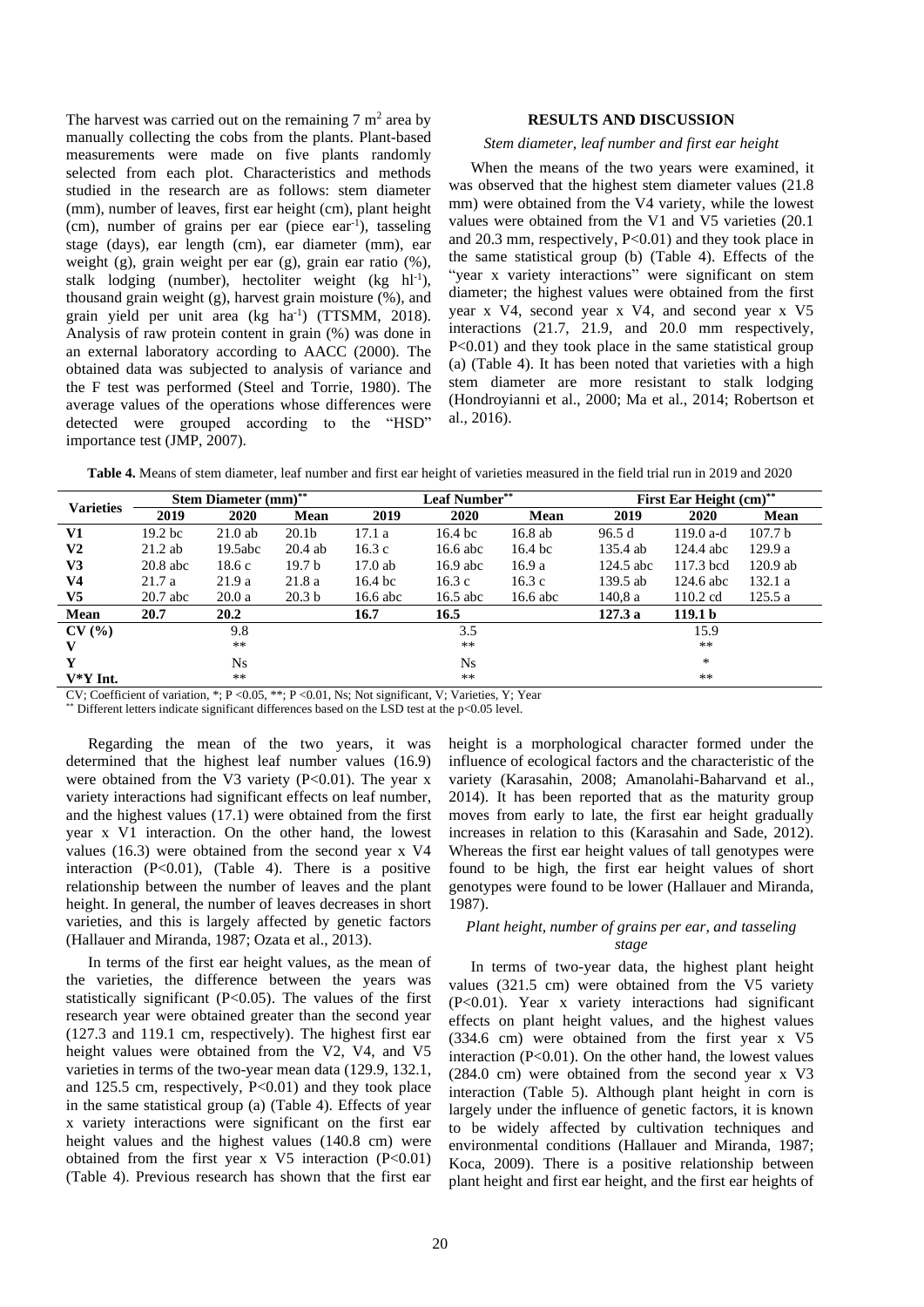| Table 5. Means of plant height, number of kernels ear <sup>1</sup> and tasselling stage of varieties measured in the field trial run in 2019 and |  |
|--------------------------------------------------------------------------------------------------------------------------------------------------|--|
| 2020                                                                                                                                             |  |

| <b>Varieties</b> | <b>Plant Height (cm)**</b> |                     |                    |            | Number of Grains Ear-1** |          | <b>Tasselling Stage (Days)**</b> |             |                 |
|------------------|----------------------------|---------------------|--------------------|------------|--------------------------|----------|----------------------------------|-------------|-----------------|
|                  | 2019                       | 2020                | Mean               | 2019       | 2020                     | Mean     | 2019                             | 2020        | Mean            |
| V1               | 294.1 bc                   | 295.8 <sub>bc</sub> | 294.9c             | $480.2$ ef | 552.7 cd                 | 516.4 d  | 65                               | 75          | 70 e            |
| V <sub>2</sub>   | $292.3$ bc                 | 302.6 <sub>bc</sub> | 297.4 bc           | 520.6 de   | 641.6 ab                 | 581.1 b  | 68                               | 78          | 73 d            |
| V3               | $295.3$ bc                 | 284.0c              | 289.6c             | 503.4 def  | 618.3 ab                 | 560.8 bc | 70                               | 80          | 75 c            |
| V <sub>4</sub>   | 307.9 b                    | 308.6 <sub>b</sub>  | 308.3 <sub>b</sub> | 462.3 f    | 599.2 bc                 | 530.7 cd | 75                               | 85          | 80 <sub>b</sub> |
| V <sub>5</sub>   | 334.6 a                    | 308.5 <sub>b</sub>  | 321.5a             | 623.5 ab   | 662.1a                   | 642.8 a  | 80                               | 90          | 85 a            |
| Mean             | 304.8                      | 299.9               |                    | 518.0 b    | 614.8 a                  |          | 71.6 b                           | 81.6 a      |                 |
| CV(%             |                            | 5.5                 |                    |            | 8.0                      |          |                                  | 0.001       |                 |
| V                |                            | $**$                |                    |            | $***$                    |          |                                  | $***$       |                 |
| Y                |                            | Ns                  |                    | $***$      |                          |          | $***$                            |             |                 |
| $V^*Y$ Int.      |                            | $**$                |                    |            | $***$                    |          |                                  | $N_{\rm S}$ |                 |

CV; Coefficient of variation, \*; P <0.05, \*\*; P <0.01, Ns; Not significant, V; Varieties, Y; Year

Different letters indicate significant differences based on the LSD test at the p<0.05 level.

Considering the means of varieties, it is seen that the number of grains per ear values were obtained more in the second research year compared to the first year (614.8 and 518.0 respectively, P<0.01). The highest number of grains per ear values (642.8) were obtained from the V5 variety in terms of the mean of the two-year data  $(P<0.01)$ . Effects of year x variety interactions were significant on number of grains per ear values, and the highest values (662.1) were obtained from the second year x V5 interaction (P<0.01). On the other hand, the lowest values (462.3) were obtained from the first year x V4 interaction (Table 5). There is a positive relationship between the number of grains per ear and grain yield, which are among the corn yield elements (Tollenear et al., 1992; Kara, 2001).

Considering the means of the varieties, it is seen that higher tasseling stage values were obtained in the second research year compared to the first year (81.6 and 71.6 respectively,  $P<0.01$ ). In terms of the means of the two years, the highest tasseling stage values (85) were obtained from the V5 variety  $(P<0.01)$ , (Table 5). The tasseling period in corn depends on genotype and environmental conditions, especially air temperature (Daughtry et al., 1984). Tasseling and maturation are delayed if factors such as moisture, nitrogen, and lighting are negative during the tasseling period (Shaw, 1988; Ozata et al., 2013).

#### *Ear length, ear diameter and ear weight*

In terms of the mean data of the varieties, higher ear length values were obtained in the second research year compared to the first year (18.0 and 16.7 respectively, P<0.01). Considering the two-year mean values, the highest ear length values (18.9 cm) were obtained from the V5 variety (P<0.01). Year x variety interactions had significant effects on ear length values, and whereas the highest values were obtained from almost all interactions  $(P<0.01)$ , the lowest values (13.3 cm) were obtained only from the first year x V1 interaction (Table 6).

| <b>Varieties</b> | Ear Length $(cm)**$ |        |                    |          | Ear Diameter (mm)** |           |                    | Ear Weight $(g)$ ** |                    |  |
|------------------|---------------------|--------|--------------------|----------|---------------------|-----------|--------------------|---------------------|--------------------|--|
|                  | 2019                | 2020   | <b>Mean</b>        | 2019     | 2020                | Mean      | 2019               | 2020                | Mean               |  |
| V1               | 13.3 <sub>b</sub>   | 18.1 a | 15.7c              | 51.1 bcd | 50.5 cd             | 50.8c     | 209.5d             | 315.6 abc           | 262.6 <sub>b</sub> |  |
| V2               | 17.6 a              | 18.9 a | $18.3$ ab          | 52.3 abc | 51.9 abc            | $52.1$ ab | 312.5 bc           | 374.0a              | 343.3 a            |  |
| V3               | 17.1 a              | 16.9 a | 17.0 <sub>bc</sub> | 52.4 abc | 49.1 d              | 50.8c     | 279.3c             | 282.0c              | 280.6 <sub>b</sub> |  |
| V4               | 16.7a               | 17.1 a | 16.9 <sub>bc</sub> | 52.6 ab  | 49.7 d              | 51.1 bc   | 285.5 c            | 307.5 bc            | 296.5 <sub>b</sub> |  |
| V5               | 18.8 a              | 19.0 a | 18.9 a             | 53.9 a   | 51.0 bcd            | 52.4 a    | 330.9 abc          | 356.1 ab            | 343.5 a            |  |
| Mean             | 16.7 <sub>b</sub>   | 18.0 a |                    | 52.5 a   | 50.4 <sub>b</sub>   |           | 283.5 <sub>b</sub> | 327.0a              |                    |  |
| CV(%             |                     | 11.9   |                    |          | 3.4                 |           |                    | 16.9                |                    |  |
| v                |                     | $**$   |                    |          | **                  |           |                    | $**$                |                    |  |
| Y                |                     | $**$   |                    |          | $***$               |           |                    | $**$                |                    |  |
| $V^*Y$ Int.      |                     | $**$   |                    |          | **                  |           |                    | **                  |                    |  |

**Table 6.** Means of ear length, diameter and weight of varieties measured in the field trial run in 2019 and 2020

CV; Coefficient of variation, \*; P <0.05, \*\*; P <0.01, Ns; Not significant, V; Varieties, Y; Year

Different letters indicate significant differences based on the LSD test at the  $p<0.05$  level.

Regarding the means of the varieties, higher ear diameter values were obtained in the first research year compared to the second year (52.5 and 50.4 mm respectively, P<0.01). The highest ear diameter values (52.4 mm) were obtained from the V5 variety in terms of the two-year means  $(P<0.01)$  (Table 6). Effects of year x variety interactions were significant on ear diameter values, and the highest values were obtained from the first year x V5 interaction (P<0.01). On the other hand, the lowest values were obtained from the second year x V3 and second year x V4 interactions (49.1 and 49.7 mm, respectively), and they took place in the same statistical group (d) (Table 6). Ear length, which is an important yield element in corn, is under the influence of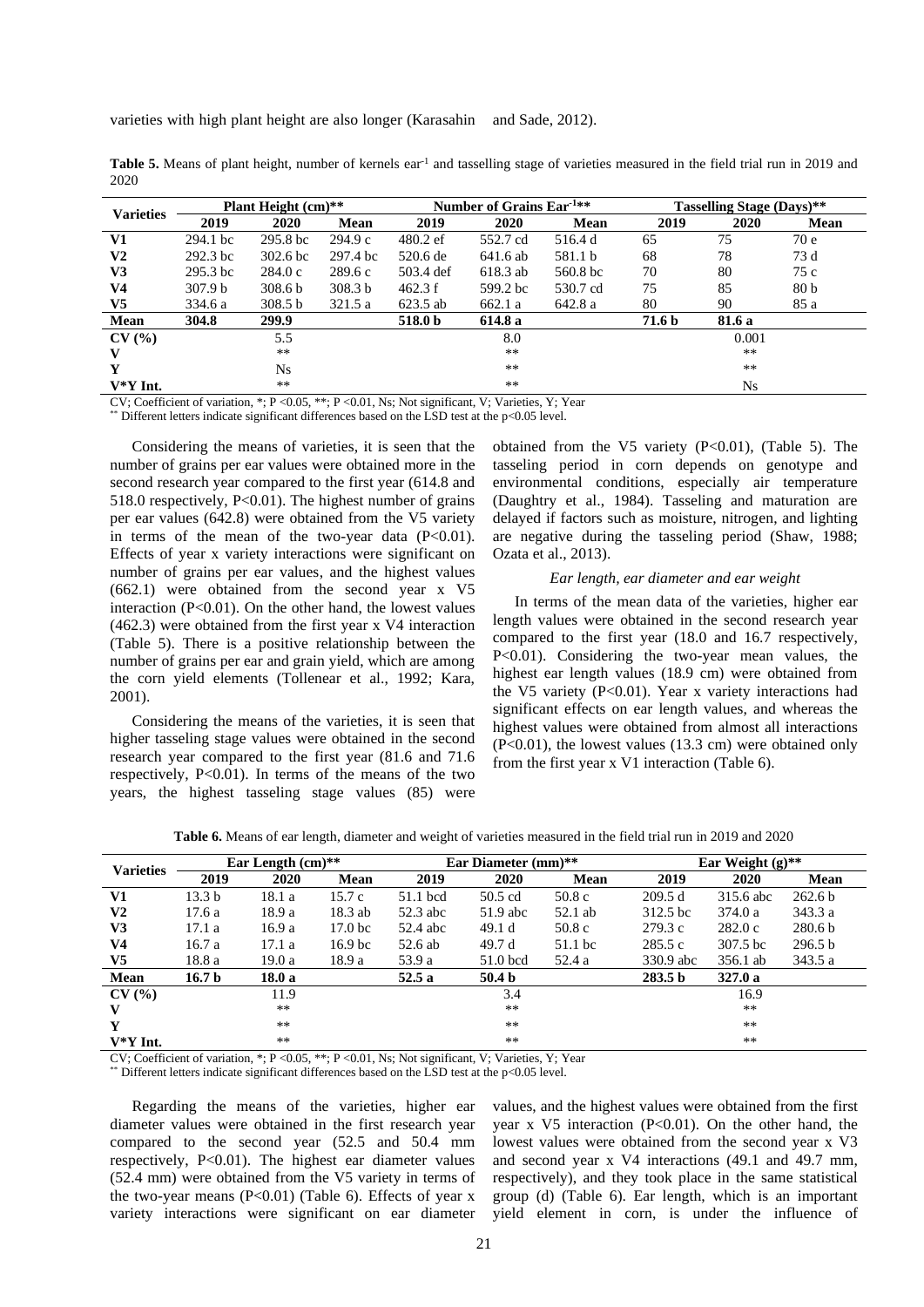environmental and genetic factors. Variation among genotypes for ear diameter could be related to the genetic background of cultivars (Kusaksiz and Kutlu Kusaksiz, 2018). In general, it has been observed that the ear lengths and diameters of high-yielding varieties are also high. This indicates that there is a strong relationship between the length and diameter of the ear (Tekkanat and Soylu, 2005).

Considering the means of the varieties, it is seen that higher ear weight values were obtained in the second research year compared to the first year (327.0 and 283.5 g respectively, P<0.01). Regarding the means of the both years, the highest ear weight values were obtained from the V2 and V5 varieties (343.3 and 343.5 g respectively, P<0.01). Year x variety interactions had significant effects on ear weight values, and the highest values (374.0 g) were obtained from the second year x V2 interaction (P<0.01) (Table 6).

# *Grain weight per ear, grain ear ratio, and stalk lodging*

In terms of the mean data of the varieties, higher grain weight per ear values were obtained in the second research year compared to the first year (282.1 and 236.8 g respectively, P<0.01). Considering the means of the both years, it is seen that the highest grain weight per ear values were obtained from the V2 and V5 varieties (288.9 and 292.2 g respectively, P<0.01). Year x variety interactions had significant effects on grain weight per ear values, and the highest values (317.9 g) were obtained from the second year x V2 interaction (P<0.01) (Table 7). There is high positive correlation between grain yield with ear length, ear diameter, number of kernel per ear, ear weight and thousand grain weight (Kokten and Akcura, 2017).

Table 7. Means of grain weight ear<sup>1</sup>, grain ear ratio and stalk lodging of varieties measured in the field trial run in 2019 and 2020

| <b>Varieties</b> | Grain Weight $\text{Ear}^{1}(g)$ ** |                       |                    | Grain Ear Ratio $(\%)^{**}$ |                   |                   | <b>Stalk Lodging (number)**</b> |                  |                  |
|------------------|-------------------------------------|-----------------------|--------------------|-----------------------------|-------------------|-------------------|---------------------------------|------------------|------------------|
|                  | 2019                                | 2020                  | Mean               | 2019                        | 2020              | Mean              | 2019                            | 2020             | Mean             |
| V1               | 182.5d                              | 275.1 abc             | 228.8 <sub>b</sub> | 87.1 a                      | 87.2 a            | 87.1 a            | 1.3 <sub>b</sub>                | 5.0 <sub>b</sub> | 3.2 <sub>b</sub> |
| V <sub>2</sub>   | 259.9 <sub>bc</sub>                 | 317.9 a               | 288.9 a            | 83.2 c                      | 85.0 <sub>b</sub> | 84.1 c            | 1.7 <sub>b</sub>                | 5.5 ab           | 3.6 <sub>b</sub> |
| V <sub>3</sub>   | 233.4 cd                            | 244.1c                | 238.8 <sub>b</sub> | 83.5 c                      | 86.6 a            | 85.1 <sub>b</sub> | 0.0c                            | 2.0c             | 1.0c             |
| V <sub>4</sub>   | 231.0 cd                            | $265.8 \,\mathrm{bc}$ | 248.4 b            | 80.9 d                      | 86.4 a            | 83.7 c            | 2.0 <sub>b</sub>                | 5.5 ab           | 3.8 <sub>b</sub> |
| V <sub>5</sub>   | 277.0 abc                           | 307.3 ab              | 292.2 a            | 83.8 c                      | 86.3 a            | 85.0 b            | 4.3a                            | 6.5a             | 5.4 a            |
| Mean             | 236.8 b                             | 282.1a                |                    | 83.7 b                      | 86.3 a            |                   | 1.9 <sub>b</sub>                | 4.9 a            |                  |
| CV(%)            |                                     | 16.9                  |                    |                             | 1.2               |                   |                                 | 12.4             |                  |
| V                |                                     | $**$                  |                    |                             | $**$              |                   |                                 | $**$             |                  |
| Y                |                                     | $***$                 |                    |                             | $**$              |                   |                                 | $***$            |                  |
| $V^*Y$ Int.      |                                     | $**$                  |                    |                             | **                |                   |                                 | $***$            |                  |

CV; Coefficient of variation, \*; P <0.05, \*\*; P <0.01, Ns; Not significant, V; Varieties, Y; Year

\*\* Different letters indicate significant differences based on the LSD test at the p<0.05 level.

Regarding the means of the varieties, it is observed that higher grain ear ratio values were obtained in the second research year compared to the first year (86.3 and 83.7 % respectively, P<0.01). The highest grain ear ratio values (87.1 mm) were obtained from the V1 variety in terms of the two-year means  $(P<0.01)$  (Table 7). Effects of year x variety interactions were significant on grain ear ratio values, and the highest values were obtained from the first year x V1, second year x V1, second year x V3, second year x V4, and second year x V5 interactions, and they took place in the same statistical group (a) (87.1, 87.2, 86.6, 86.4, and 86.3 % respectively, P<0.01) (Table 7).

According to the means of the varieties, higher stalk lodging values were obtained in the second research year compared to the first year (4.9 and 1.9 respectively, P<0.01). When the means of the two years are considered, it is seen that whereas the highest stalk lodging values  $(5.4)$  were obtained from the V5 variety  $(P<0.01)$ , the lowest stalk lodging values (1.0) were obtained from the V3 variety. Year x variety interactions had significant effects on stalk lodging values, and the highest values were obtained from the first year x V5 and second year x V5 interactions, and they took place in the same statistical group (a)  $(4.3 \text{ and } 6.5 \text{ respectively, } P<0.01)$ . In both research years, the lowest stalk lodging values were obtained from the first year x V3 and second year x V3 interactions, and they took place in the same statistical group (c) (0.0 and 2.0 respectively) (Table 7). Genetic characters of varieties are the most important factor on stalk lodging rates (Butzen, 2013). Since plant stems are weaker at high plant densities, the rate of stalk lodging increases (Echezona, 2007). It has been observed that tall varieties are more prone to have stalk lodging under the influence of gravity (Ransom, 2005). In late varieties, the mechanical strength of the stalk is weaker due to the fact that they have high humidity. Therefore, more stalk lodging is observed in this type of varieties. Elements such as drought, low light intensity, and disease and harmful presence negatively affect photosynthesis, and since the carbohydrate needs of corn grains that develop in such cases cannot be met by photosynthetic activities, these needs are provided from carbohydrates accumulated in the root and stalk. For this reason, the mechanical strength of the stalk reduced and lodging occurs. Loses between 5 and 50% are experienced in grain yield due to the stalk lodging (Li et al., 2015; Xue et al., 2020; Wang et al., 2020).

# *Hectoliter, grain protein content and thousand grain weight*

In terms of the means of the varieties, higher hectoliter values were obtained in the first research year compared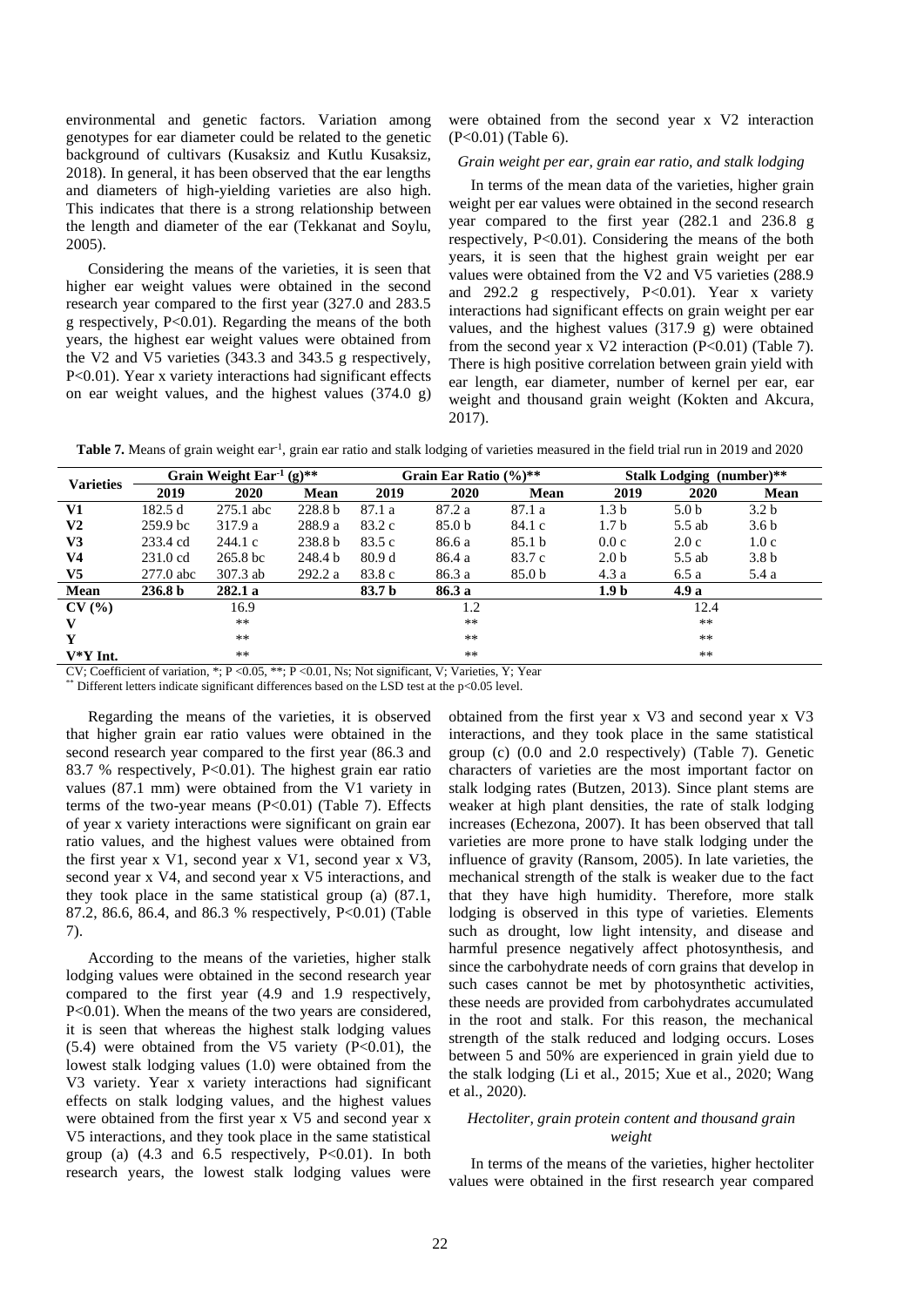to the second year  $(77.3 \text{ and } 76.2 \text{ kg } \text{hl}^{-1}$  respectively, P<0.01). The highest hectoliter values  $(78.5 \text{ kg} \text{ hl}^{-1})$  were obtained from the V1 variety in terms of the two-year means (P<0.05) (Table 8). Year x variety interactions had significant effects on hectoliter values. The highest values were obtained from the second year x V1 and the first year

x V2 interactions and they took place in the same statistical group (a)  $(79.9 \text{ and } 79.4 \text{ kg } \text{hl}^{-1}$  respectively, P<0.01) (Table 8). Ozmen (2008) reported that effects of genotype and environmental interaction were significant on hectoliter weight.

**Table 8.** Means of hectoliter, grain protein and thousand grain weight of varieties measured in the field trial run in 2019 and 2020

| <b>Varieties</b> | Hectoliter $(kg hl^{-1})$ ** |         |                   |                   | Grain Protein Content (%)** |       |                     | Thousand Grain Weight $(g)$ ** |                    |  |
|------------------|------------------------------|---------|-------------------|-------------------|-----------------------------|-------|---------------------|--------------------------------|--------------------|--|
|                  | 2019                         | 2020    | <b>Mean</b>       | 2019              | 2020                        | Mean  | 2019                | 2020                           | Mean               |  |
| V1               | 77.1 ab                      | 79.9 a  | 78.5 a            | 7.3c              | 8.0 a                       | 7.7 b | 369.7c              | $410.5$ cd                     | 390.1 <sub>b</sub> |  |
| V2               | 79.4 a                       | 72.6d   | 76.0 <sub>b</sub> | 6.9 <sub>de</sub> | 6.7 e                       | 6.8d  | 475.0a              | 434.0 <sub>bc</sub>            | 454.5a             |  |
| V3               | 76.7 abc                     | 78.7 ab | 77.7 ab           | 7.5 bc            | 8.3 a                       | 7.9 a | $435.0$ abc         | 378.0 d                        | 406.5 b            |  |
| V <sub>4</sub>   | 75.0 bcd                     | 76.9 ab | 75.9 b            | 6.8 <sub>de</sub> | 7.7 <sub>b</sub>            | 7.2c  | 448.0 abc           | $460.5$ ab                     | 454.3a             |  |
| V5               | 78.3 ab                      | 73.0 cd | 75.6 b            | 7.4 c             | 7.0d                        | 7.c.c | 434.0 <sub>bc</sub> | 452.5 ab                       | 443.3 a            |  |
| Mean             | 77.3 a                       | 76.2 b  |                   | 7.2 <sub>b</sub>  | 7.5a                        |       | 432.3               | 427.1                          |                    |  |
| CV(%)            |                              | 1.7     |                   |                   | 1.0                         |       |                     | 3.2                            |                    |  |
| v                |                              | **      |                   | $**$              |                             |       | $***$               |                                |                    |  |
| Y                |                              | *       |                   |                   | $***$                       |       |                     | Ns.                            |                    |  |
| $V^*Y$ Int.      |                              | $***$   |                   |                   | $***$                       |       |                     | $***$                          |                    |  |

CV; Coefficient of variation,  $*$ ; P < 0.05,  $*$ , P < 0.01, Ns; Not significant, V; Varieties, Y; Year

Different letters indicate significant differences based on the LSD test at the  $p<0.05$  level.

Considering the means of the varieties, it is seen that higher grain protein content values were obtained from the second research year compared to the first year (7.5 and 7.2 % respectively,  $P<0.01$ ). In terms of two-year means, the highest grain protein content values (7.9 %) were obtained from the V3 variety (P<0.01). Year x variety interactions had significant effects on grain protein content values, and the highest values were obtained from the second year x V1 and second year x V3 interactions  $(8.0 \text{ and } 8.3 \text{ % respectively, } P<0.01)$  (Table 8).

In terms of the mean data of the two years, the highest thousand grain weight values were obtained from the V2, V4, and V5 varieties (454.5, 454.3, and 443.3 g respectively, P<0.01). Effects of year x variety interactions were significant on thousand grain weight values, and the highest values (475.0 g) were obtained from the first year  $x \text{ V2}$  interaction (P<0.01) (Table 8). Since multiplication of the number of grains obtained from the unit area and the thousand grain weight directly determine the grain yield, the number of grains and weight constitute the main yield elements (Battaglia et al., 2017).

### *Grain moisture and grain yield*

In terms of the mean data of the varieties, higher grain moisture values were obtained in the first research year compared to the second year (22.8 and 22.3 % respectively, P<0.01). When the means of the two years were examined, it was seen that whereas the highest grain moisture values (27.6 %) were obtained from the V5

variety  $(P<0.01)$ , the lowest grain moisture values  $(17.3)$ were obtained from the V1 variety. Effects of year x variety interactions were significant on grain moisture values, and the highest values (28.0 %) were obtained from the first year  $x \text{ V5}$  interaction (P<0.01). In both research years, the lowest grain moisture values were obtained from the first year x V1 and second year x V1 interactions, and they took place in the same statistical group (e) (17.6 and 17.0 respectively) (Table 9). When previous studies on grain moisture at harvest were examined, it was observed that in general, the harvest grain moisture in early varieties was found to be lower than in late varieties (Kapar and Oz, 2006; Vartanli and Emekliler, 2007). The decrease in moisture in the grain after physiological maturation is closely related to physical factors. Climate factors such as temperature, humidity, and wind speed affect the moisture decrease in the grain. Variety characteristics also play an important role in moisture loss after maturation. For example, characteristics such as the way corn ear husk wraps the ear, the size and number of ear husks, the permeability of the kernel shell, and the oblique or upright posture of the ear are important variety characteristics that affect moisture drop (Nielsen, 2006; Demirci, 2009). Due to the limited vegetation time of the Central Anatolia region, grain moisture in harvest is very important in terms of production costs. If grain moisture is high at harvest, the cost of drying will bring a serious burden and negatively affect producers today, when energy prices are increasing day by day (Karasahin and Sade, 2012; Karasahin, 2021).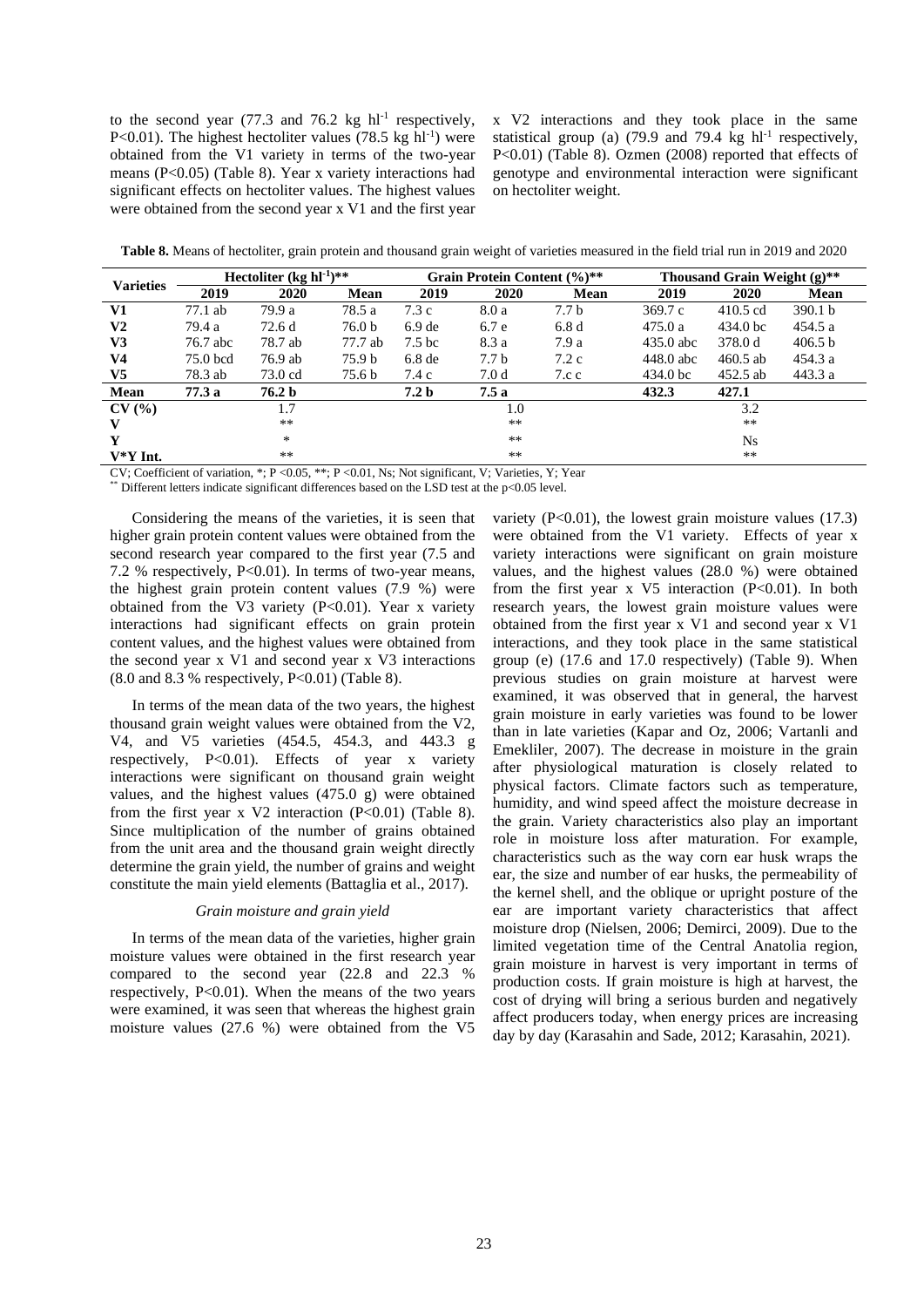**Table 9.** Means of grain moisture and grain yield of varieties measured in the field trial run in 2019 and 2020

| <b>Varieties</b> |                   | Grain Moisture (%)** |                   | Grain Yield $(kg ha^{-1})$ ** |            |         |  |
|------------------|-------------------|----------------------|-------------------|-------------------------------|------------|---------|--|
|                  | 2019              | 2020                 | Mean              | 2019                          | 2020       | Mean    |  |
| V1               | 17.6 <sub>e</sub> | 17.0 <sub>e</sub>    | 17.3d             | 15715 e                       | 16650 d    | 16183 d |  |
| V <sub>2</sub>   | 21.9c             | 26.5 <sub>b</sub>    | 24.2 <sub>b</sub> | 19370 b                       | 20410a     | 19890 a |  |
| V3               | 20.0 <sub>d</sub> | 19.5d                | 19.8c             | 17655 c                       | 17925 c    | 17790 c |  |
| V <sub>4</sub>   | 26.6 <sub>b</sub> | 21.2c                | 23.9 <sub>b</sub> | 17355 cd                      | 17670 c    | 17513 c |  |
| V <sub>5</sub>   | 28.0a             | 27.2 <sub>b</sub>    | 27.6a             | 18070 c                       | 19500 b    | 18785 b |  |
| Mean             | 22.8a             | 22.3 <sub>b</sub>    |                   | 17633 b                       | 18431 a    |         |  |
| CV(%)            |                   | 1.1                  |                   |                               | 1.5        |         |  |
| V                |                   | **                   |                   |                               | **         |         |  |
| Y                |                   | **                   |                   |                               | **         |         |  |
| $V^*Y$ Int.      |                   | **                   |                   |                               | $\ast\ast$ |         |  |

CV; Coefficient of variation,  $\cdot$ ; P < 0.05,  $\cdot\cdot\cdot$ ; P < 0.01, Ns; Not significant, V; Varieties, Y; Year

 $*$  Different letters indicate significant differences based on the LSD test at the p<0.05 level.

When the means of the varieties were examined, it was observed that higher grain yield values were obtained in the second research year compared to the first year (18431 and 17633 kg ha<sup>-1</sup> respectively, P<0.01). The highest grain yield values  $(19890 \text{ kg} \text{ ha}^{-1})$  were obtained from the V2 variety in terms of the two-year means  $(P<0.01)$ , (Table 9). Effects of year x variety interactions were significant on grain yield values, and the highest values (20410 kg ha - <sup>1</sup>) were obtained from the second year x V2 interaction (P<0.01) (Table 9). Grain yield in the corn plant is genetic and a complex character that occurs from planting to harvest as a result of ecology and the common effects of cultivation techniques (Hallauer and Miranda, 1987). It has been stated that in variety preference, all parameters, such as grain yield, grain moisture, and the rate of moisture loss after physiological development should be evaluated together (Sade, 1999).

There are similarities and differences between the values obtained from the results of this research and the values obtained from other research studies related to the issue. It is considered that these similarities and differences stem from the type and dose of mineral fertilizers, the genetic characteristics of cultivated varieties, climate and soil properties, and applied cultivation techniques (soil preparation, the depth and density of planting, pest and weed control, irrigation, and fertilization).

### **CONCLUSIONS**

When the results obtained in both years of the study are evaluated together, it is seen that the highest stem diameter values were obtained from the V4 variety. The highest leaf number, grain protein content and the lowest stalk lodging values were obtained from the V3 variety. The highest first ear height and thousand grain weight values were obtained from the V2, V4 and V5 varieties. The highest ear weight and grain weight per ear values were obtained from the V2 and V5 varieties. The highest grain ear ratio, hectoliter and the lowest grain moisture values were obtained from the V1 variety. The highest plant height, number of grains per ear, tasseling stage, ear length, ear diameter, stalk lodging and grain moisture values were obtained from the V5 variety. However, obtaining the highest stalk lodging and grain moisture values from this variety in both research years eliminated the other positive characteristics of this variety. The

highest grain yield values were obtained from V2 variety. When the evaluation is done by taking into account the highest grain yield, lowest grain moisture, and stalk lodging values together, it is seen that the V3 variety is of a nature that can be recommended for Cumra-Konya ecological conditions.

# **ACKNOWLEDGEMENT**

I would like to thank the Directorate of Bahri Dagdas International Agricultural Research Institute for the support that they provided for the technical analysis of the varieties used in the research.

### **LITERATURE CITED**

- AACC. 2000. Approved Methods of The American Association of Cereal Chemists, 10th Ed. AACC, St. Paul, MN, USA.
- Allison, J.C.S. and D.J. Watson.1966. The production and distribution of dry matter in maize after flowering. Ann. Bot. New Series 30: 365-381.
- Amanolahi-Baharvand, Z., H. Zahedi and M. Rafiee. 2014. Effect of vermicompost and chemical fertilizers on growth parameters of three corn cultivars. Journal of Applied Science and Agriculture 9 (9): 22-26.
- Battaglia, M.L., C. Lee and W. Thomason. 2018. Corn yield components and yield responses to defoliation at different row widths. Agronomy Journal 110 (1): 210-225.
- Butzen, S. 2013. Monitor corn fields for stalk quality problems. Dupont Pioneer Agronomy Sciences 23 (15): 1-4.
- Daughtry, C.S.T., J.C. Cochron and S.E. Holinger. 1984. Estimating silking and maturity dates of corn for large areas. Agronomy Journal 76: 415-420.
- Demirci, G. 2009. The determination of yield, yield parameters dry-down of kernel moisture and their relationship in hybrid corn varieties. Selcuk University Graduate School of Natural and Applied Sciences, Master thesis, 80 p.
- Echezona, B.C. 2007. Corn-stalk lodging and borer damage as influenced by varying corn densities and planting geometry with soybean (*Glycine max*. L. Merrill). International Agrophysics 21: 133-143.
- GRDC 2017. Maize Grownotes. Grain Research and Development Corporation. [https://grdc.com.au/\\_\\_data/assets/pdf\\_file/0019/244225/GR](https://grdc.com.au/__data/assets/pdf_file/0019/244225/GRDC-GrowNotes-Maize-Northern.pdf) [DC-GrowNotes-Maize-Northern.pdf](https://grdc.com.au/__data/assets/pdf_file/0019/244225/GRDC-GrowNotes-Maize-Northern.pdf) (Accessed October 9, 2021)
- Hallauer, A.B. and J.B. Miranda Fo. 1987. Quantitative Genetics in Maize Breeding. Iowa State University Press, Ames, Iowa.
- Hondroyianni, E., D.K. Papakosta, A.A. Gagianas and K.A. Tsatsarelis. 2000. Corn stalk traits related to lodging